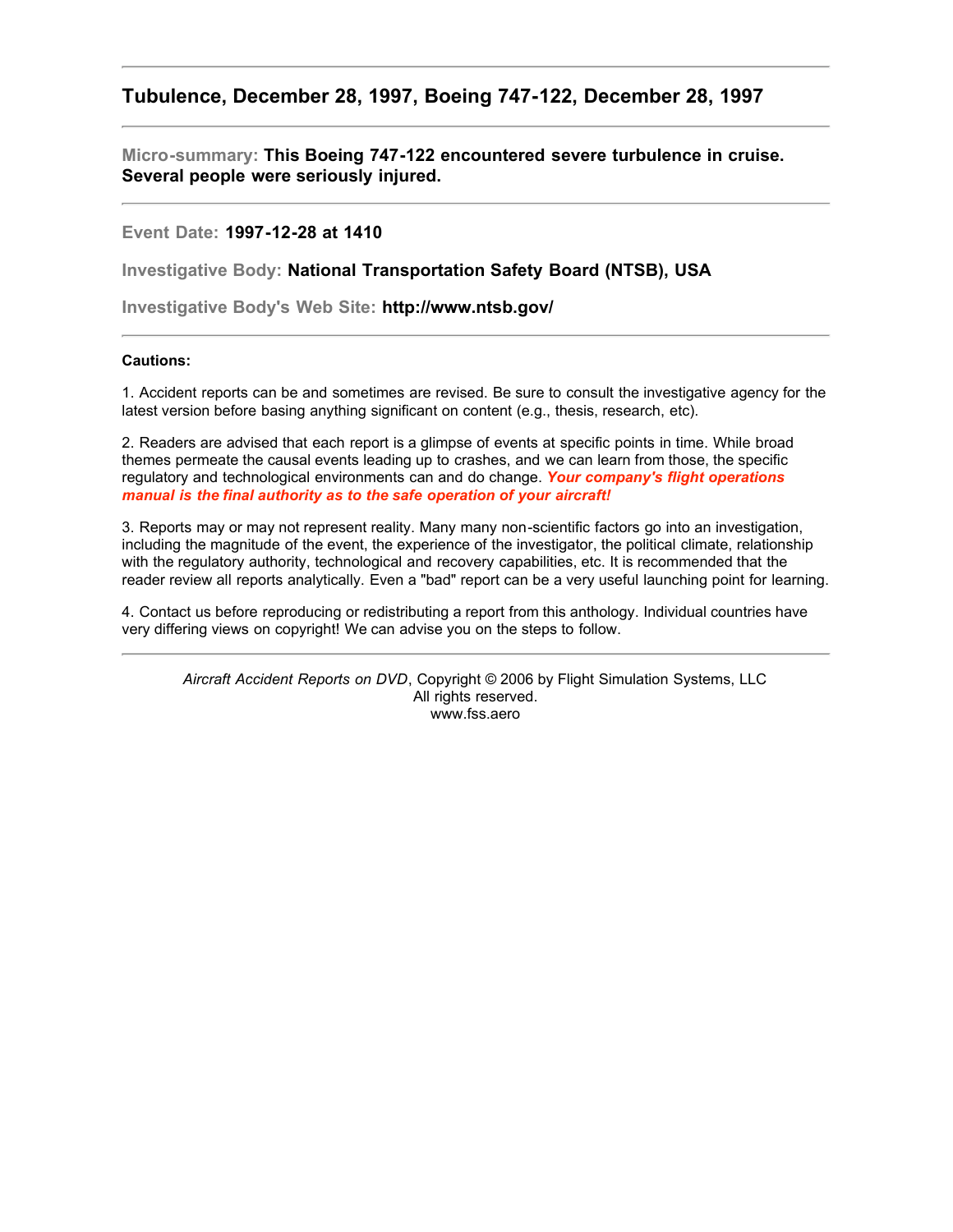| <b>National Transportation Safety Board</b><br>NTSB ID: DCA98MA015<br>Aircraft Registration Number: N4723U                                                                                                                                                                                                                                                                                                                                                                                                                                                                                                                                                                                                                                                                                                                                                                                                                                                                                                                                                                                                                                                                                                                                                                                                                                                                                                                                                                                                                                                                                                                                                                                                                                                                                                                                                                                                                                                                                                                                                                                                                                                                                                       |                                                            |                                                    |                                 |                                  |                         |  |                  |  |  |
|------------------------------------------------------------------------------------------------------------------------------------------------------------------------------------------------------------------------------------------------------------------------------------------------------------------------------------------------------------------------------------------------------------------------------------------------------------------------------------------------------------------------------------------------------------------------------------------------------------------------------------------------------------------------------------------------------------------------------------------------------------------------------------------------------------------------------------------------------------------------------------------------------------------------------------------------------------------------------------------------------------------------------------------------------------------------------------------------------------------------------------------------------------------------------------------------------------------------------------------------------------------------------------------------------------------------------------------------------------------------------------------------------------------------------------------------------------------------------------------------------------------------------------------------------------------------------------------------------------------------------------------------------------------------------------------------------------------------------------------------------------------------------------------------------------------------------------------------------------------------------------------------------------------------------------------------------------------------------------------------------------------------------------------------------------------------------------------------------------------------------------------------------------------------------------------------------------------|------------------------------------------------------------|----------------------------------------------------|---------------------------------|----------------------------------|-------------------------|--|------------------|--|--|
| <b>FACTUAL REPORT</b>                                                                                                                                                                                                                                                                                                                                                                                                                                                                                                                                                                                                                                                                                                                                                                                                                                                                                                                                                                                                                                                                                                                                                                                                                                                                                                                                                                                                                                                                                                                                                                                                                                                                                                                                                                                                                                                                                                                                                                                                                                                                                                                                                                                            | Most Critical Injury: Fatal<br>Occurrence Date: 12/28/1997 |                                                    |                                 |                                  |                         |  |                  |  |  |
| AVIATION                                                                                                                                                                                                                                                                                                                                                                                                                                                                                                                                                                                                                                                                                                                                                                                                                                                                                                                                                                                                                                                                                                                                                                                                                                                                                                                                                                                                                                                                                                                                                                                                                                                                                                                                                                                                                                                                                                                                                                                                                                                                                                                                                                                                         |                                                            | Occurrence Type: Accident<br>Investigated By: NTSB |                                 |                                  |                         |  |                  |  |  |
| Location/Time                                                                                                                                                                                                                                                                                                                                                                                                                                                                                                                                                                                                                                                                                                                                                                                                                                                                                                                                                                                                                                                                                                                                                                                                                                                                                                                                                                                                                                                                                                                                                                                                                                                                                                                                                                                                                                                                                                                                                                                                                                                                                                                                                                                                    |                                                            |                                                    |                                 |                                  |                         |  |                  |  |  |
| <b>Nearest City/Place</b>                                                                                                                                                                                                                                                                                                                                                                                                                                                                                                                                                                                                                                                                                                                                                                                                                                                                                                                                                                                                                                                                                                                                                                                                                                                                                                                                                                                                                                                                                                                                                                                                                                                                                                                                                                                                                                                                                                                                                                                                                                                                                                                                                                                        | State                                                      |                                                    | Zip Code                        | Local Time                       | Time Zone               |  |                  |  |  |
| PACIFIC OCEAN                                                                                                                                                                                                                                                                                                                                                                                                                                                                                                                                                                                                                                                                                                                                                                                                                                                                                                                                                                                                                                                                                                                                                                                                                                                                                                                                                                                                                                                                                                                                                                                                                                                                                                                                                                                                                                                                                                                                                                                                                                                                                                                                                                                                    | PO                                                         |                                                    |                                 | 1410                             |                         |  |                  |  |  |
| Airport Proximity: Off Airport/Airstrip                                                                                                                                                                                                                                                                                                                                                                                                                                                                                                                                                                                                                                                                                                                                                                                                                                                                                                                                                                                                                                                                                                                                                                                                                                                                                                                                                                                                                                                                                                                                                                                                                                                                                                                                                                                                                                                                                                                                                                                                                                                                                                                                                                          |                                                            |                                                    | Distance From Landing Facility: |                                  | Direction From Airport: |  |                  |  |  |
| <b>Aircraft Information Summary</b>                                                                                                                                                                                                                                                                                                                                                                                                                                                                                                                                                                                                                                                                                                                                                                                                                                                                                                                                                                                                                                                                                                                                                                                                                                                                                                                                                                                                                                                                                                                                                                                                                                                                                                                                                                                                                                                                                                                                                                                                                                                                                                                                                                              |                                                            |                                                    |                                 |                                  |                         |  |                  |  |  |
| Aircraft Manufacturer                                                                                                                                                                                                                                                                                                                                                                                                                                                                                                                                                                                                                                                                                                                                                                                                                                                                                                                                                                                                                                                                                                                                                                                                                                                                                                                                                                                                                                                                                                                                                                                                                                                                                                                                                                                                                                                                                                                                                                                                                                                                                                                                                                                            |                                                            |                                                    | Model/Series                    |                                  |                         |  | Type of Aircraft |  |  |
| Boeing                                                                                                                                                                                                                                                                                                                                                                                                                                                                                                                                                                                                                                                                                                                                                                                                                                                                                                                                                                                                                                                                                                                                                                                                                                                                                                                                                                                                                                                                                                                                                                                                                                                                                                                                                                                                                                                                                                                                                                                                                                                                                                                                                                                                           |                                                            |                                                    | 747-122                         |                                  |                         |  | Airplane         |  |  |
| Sightseeing Flight: No                                                                                                                                                                                                                                                                                                                                                                                                                                                                                                                                                                                                                                                                                                                                                                                                                                                                                                                                                                                                                                                                                                                                                                                                                                                                                                                                                                                                                                                                                                                                                                                                                                                                                                                                                                                                                                                                                                                                                                                                                                                                                                                                                                                           |                                                            |                                                    |                                 | Air Medical Transport Flight: No |                         |  |                  |  |  |
| Narrative                                                                                                                                                                                                                                                                                                                                                                                                                                                                                                                                                                                                                                                                                                                                                                                                                                                                                                                                                                                                                                                                                                                                                                                                                                                                                                                                                                                                                                                                                                                                                                                                                                                                                                                                                                                                                                                                                                                                                                                                                                                                                                                                                                                                        |                                                            |                                                    |                                 |                                  |                         |  |                  |  |  |
| Brief narrative statement of facts, conditions and circumstances pertinent to the accident/incident:<br>HISTORY OF FLIGHT                                                                                                                                                                                                                                                                                                                                                                                                                                                                                                                                                                                                                                                                                                                                                                                                                                                                                                                                                                                                                                                                                                                                                                                                                                                                                                                                                                                                                                                                                                                                                                                                                                                                                                                                                                                                                                                                                                                                                                                                                                                                                        |                                                            |                                                    |                                 |                                  |                         |  |                  |  |  |
| of what the captain described as wave action (see footnote 1) followed by severe turbulence (two<br>closely spaced turbulence encounters) about 870 nautical miles east southeast of New Tokyo<br>International Airport, Narita, Japan (NRT) on Pacific Ocean navigation track 12 (see footnote 2).<br>The airplane was operating under 14 Code of Federal Regulations (CFR) Part 121 in VFR conditions at<br>the time of the accident and was bound for Honolulu, Hawaii (HNL). Of the 374 passengers<br>(including 5 infants) and 19 crewmembers on board, 15 passengers and 3 flight attendants received<br>serious injuries and 1 passenger was killed. Also, 161 minor injuries were sustained by flight<br>attendants and passengers. Following the turbulence encounter, the airplane returned to New Tokyo<br>Airport for an uneventful landing.<br>According to the captain, the overall flight planning activity was routine but there was more<br>concern about turbulence than usual. Because of this concern, the captain selected track 12 as the<br>route of flight because there were no SIGMETs near that track. However, even with that selection<br>the captain felt some turbulence might be encountered approximately two hours after takeoff. The<br>captain briefed the purser of this possibility. He also stated that prior to takeoff during the<br>"welcome aboard"<br>announcement he told the passengers that there might be turbulence enroute. The<br>Japanese-speaking flight attendant translated this announcement into Japanese. Also-before<br>takeoff, a safety video was played for the passengers; this included a warning to passengers to<br>keep their seat belts fastened when seated. The instructions in this safety video were narrated in<br>English and also clearly communicated to Japanese language passengers by means of Japanese<br>subtitles.<br>The takeoff, departure, and climb were uneventful. The Captain said that he turned the seat belt<br>sign off during climb because the ride was smooth. After he turned the seat belt sign off, the<br>captain made a PA announcement that included information about common weather patterns during that |                                                            |                                                    |                                 |                                  |                         |  |                  |  |  |
| time of year, the probability of turbulence and a request that each passenger keep his or her seat<br>belt fastened when seated. The Japanese-speaking flight attendant responsible for translating the<br>announcement went to the purser to discuss the best way to communicate this information to the<br>The flight attendant did not translate all of this announcement into Japanese.<br>passengers.<br>She<br>stated that she did not want to alarm the passengers. At that time, the aircraft reached cruise<br>altitude and the seatbelt sign was turned on for approximately 15 minutes when minor wave activity<br>was encountered. When the minor wave action subsided, the seatbelt sign was turned off. Customary<br>announcements during this period were made in English and Japanese. The seatbelt sign then<br>remained off for approximately one hour.                                                                                                                                                                                                                                                                                                                                                                                                                                                                                                                                                                                                                                                                                                                                                                                                                                                                                                                                                                                                                                                                                                                                                                                                                                                                                                                                        |                                                            |                                                    |                                 |                                  |                         |  |                  |  |  |
| The captain stated that approximately one hour and forty minutes into the flight the airplane<br>encountered what he described as "wave action" and he turned the seatbelt sign on, again, as a                                                                                                                                                                                                                                                                                                                                                                                                                                                                                                                                                                                                                                                                                                                                                                                                                                                                                                                                                                                                                                                                                                                                                                                                                                                                                                                                                                                                                                                                                                                                                                                                                                                                                                                                                                                                                                                                                                                                                                                                                  |                                                            |                                                    |                                 |                                  |                         |  |                  |  |  |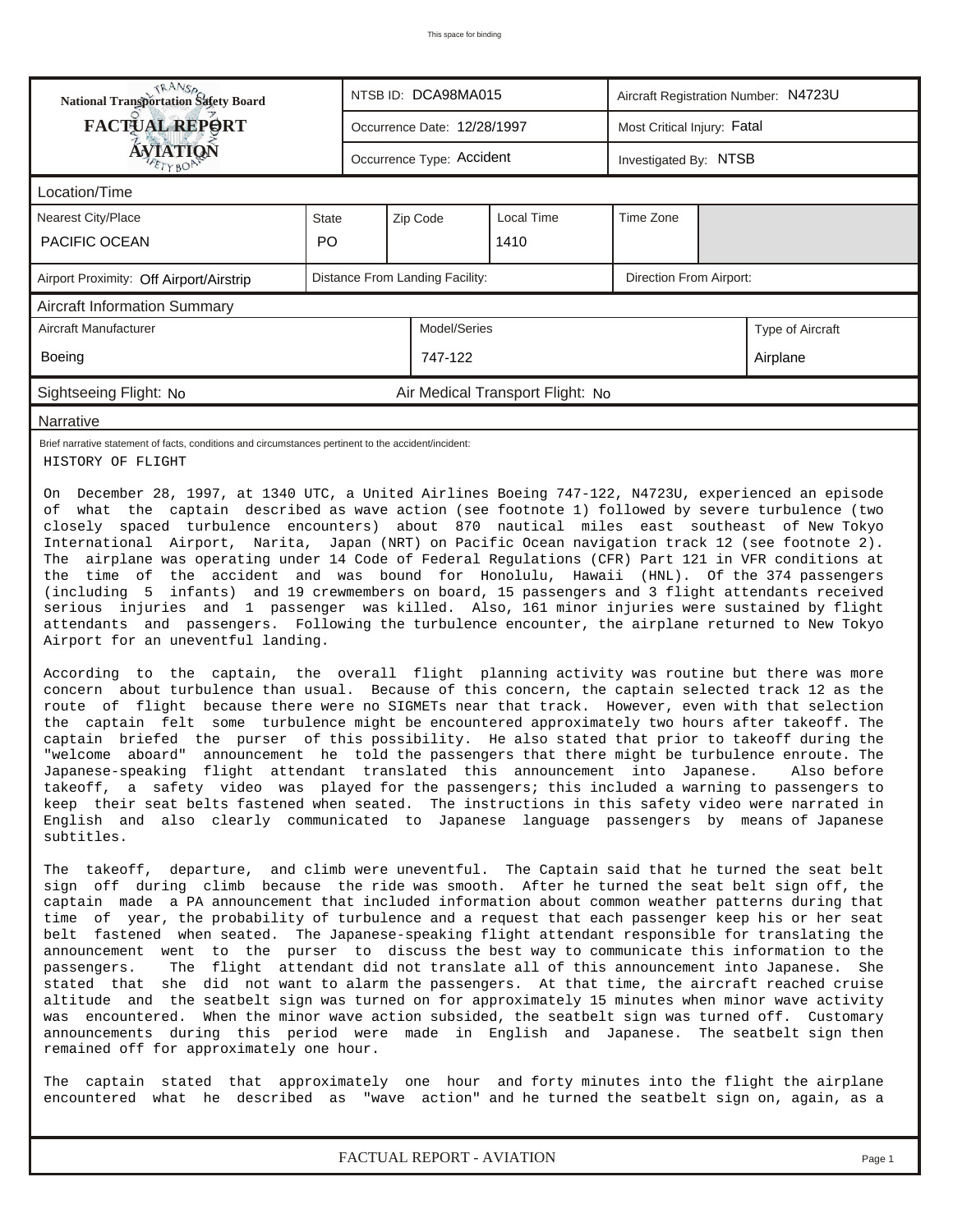| <b>National Transportation Safety Board</b> | NTSB ID: DCA98MA015         |  |
|---------------------------------------------|-----------------------------|--|
| <b>FACTUAL REPORT</b>                       | Occurrence Date: 12/28/1997 |  |
|                                             | Occurrence Type: Accident   |  |

precaution. The customary public address announcements to have the passengers fasten their seat belts were made in English and Japanese. Prior to the encounter, the captain noted seeing stars above. He also illuminated exterior lighting to look for clouds and he saw none. The captain also radioed NW flight 90, ahead of him, requesting a ride report. NW 90 reported that the ride was smooth with an occasional ripple of light turbulence at their altitude. The first turbulence encounter happened no more than one to two minutes later. According to the flight data recorder (FDR), the aircraft encountered severe turbulence about 2 minutes after the "wave activity."

Seconds later, the flight experienced another turbulence episode. During the turbulence, the captain made a PA announcement for the flight attendants to sit down and then he made a PA announcement to the passengers telling them not to be alarmed. The captain ordered the first officer to reduce speed, and he complied by reducing the indicated airspeed to approximately 330-340 knots indicated airspeed. The captain said that he broadcast notice of the turbulence encounter to other flights. Northwest flight 22 responded by saying they were climbing to FL 350.

The captain said that at the time of the turbulence encounters, about 50 to 60 miles ahead and right of course, there were some light green echoes on radar. No red echoes were observed. At the time of the turbulence encounters, the radar was selected to the 80-mile range with the antenna tilted five degrees down. The aircraft's radar turbulence detection mode was also utilized using the turbulence detection switch. The turbulence detection mode allows the pilot to switch between Turbulence "Precip", Turbulence "Doppler" or "Both". The pilots stated prior to the encounter, both radar displays were on, the "Precip"/"Doppler" selector was in "Both" and was being switched back and forth between "Precip" and "Doppler" and that no "Doppler" returns were observed. Before and after the turbulence encounters, the captain saw a band of clouds with no lightning to the right and below the aircraft, but he did not see any lightning or clouds along the route of flight. Also at this time, Autopilot B was in Command mode and the flight director was in INS mode. Autopilot altitude hold was on and the autothrottles were not in use, according to company policy. The flight crewmembers did not remember the autopilot disengaging because of the turbulence. He said that the autopilot has a turbulence mode but it is rarely used on over-water operations unless the flight was in continuous light to moderate turbulence. At the time of the turbulence encounters, the flightcrew stated that total air temperature (TAT) read approximately minus 40-44 degrees C and did not change when the turbulence was encountered. He said that there was no rapid change in wind direction or speed before or after the encounter with turbulence.

At the time of the turbulence encounters, the flight crew stated that the overspeed warning sounded. The first officer reduced power with the captain assisting on the throttles. Warning lights illuminated on inertial navigation system (INS) numbers one and three. The number four hydraulic low pressure lights also illuminated. The captain said it concerned him that there might be structural damage to the airplane. The INS units worked normally after the error codes were cleared and no flight instrumentation was lost during the events. Upon investigation by the crew, it was determined the number four hydraulic lights illuminated because the hydraulic panel switches had apparently been bumped to the off position by something in the cockpit. The second officer believed that, during the turbulence, the switches may have been bumped into the off positions by a tray sitting on his desk. All other systems were indicating normal operation.

At the point at which the captain requested permission from ATC to climb to FL330, he asked the purser to provide him with information about the conditions in the cabin following the turbulence. The purser informed the captain that a flight attendant was in the aisle, the cabin was "a mess", and there were several injuries. The captain then asked the purser to see if a doctor was on board. Two doctors were found who asked for and were given the airplane's medical kit, oxygen bottles and first aid kits. One doctor stayed with the flight attendants in the back of the cabin who were performing CPR on an unconscious passenger. The other doctor assisted the flight attendants who were providing first aid to other passengers.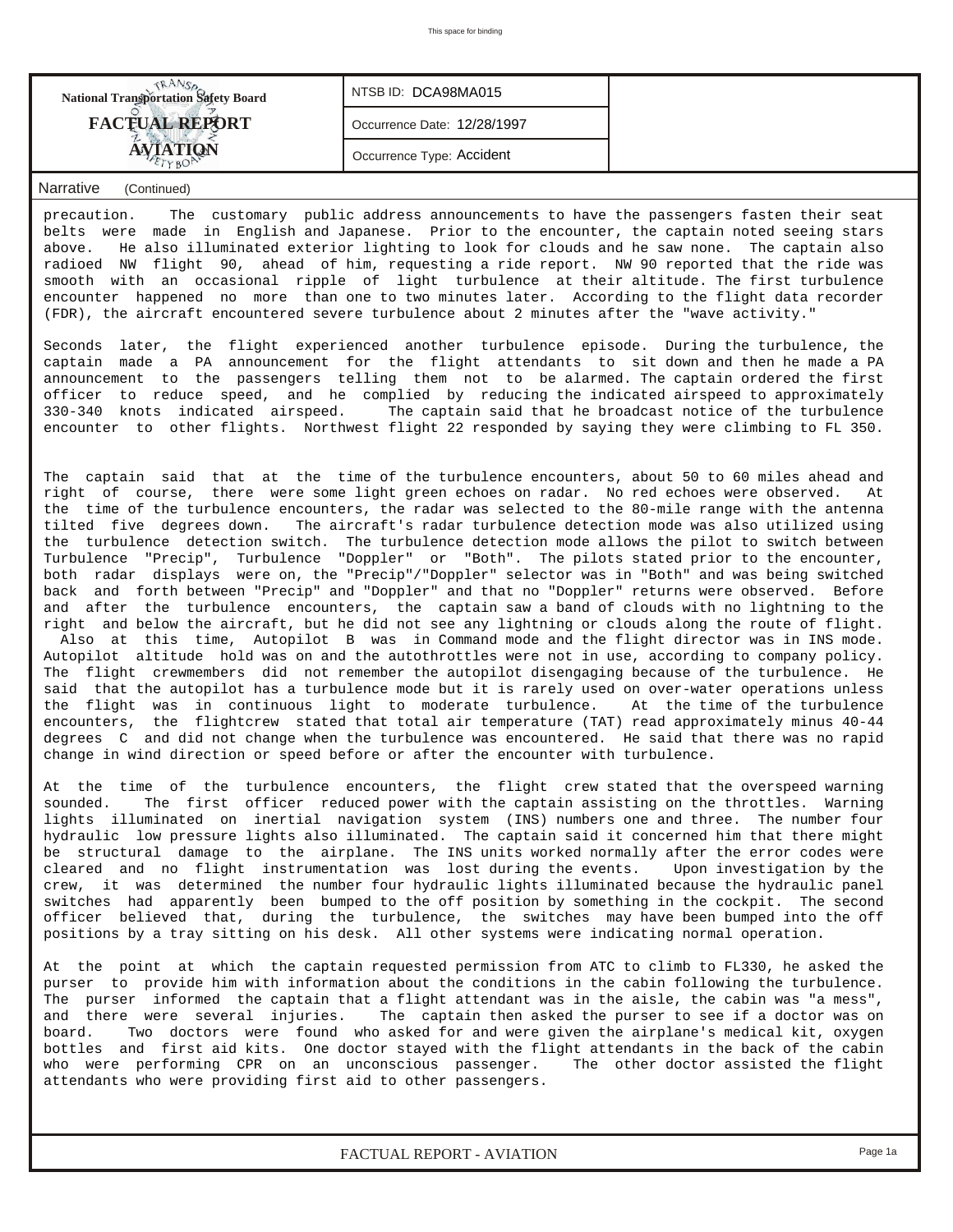| <b>National Transportation Safety Board</b> | NTSB ID: DCA98MA015         |  |
|---------------------------------------------|-----------------------------|--|
| <b>FACTUAL REPORT</b>                       | Occurrence Date: 12/28/1997 |  |
|                                             | Occurrence Type: Accident   |  |

When the aircraft was out of the area of turbulence, the captain asked the second officer to examine the cabin. The second officer reported to the captain that there were several injuries among the flight attendants and passengers. After the second officer returned to the cockpit, the captain went to the cabin to observe the damage and injuries himself.

The captain said that he considered whether to divert to Midway Island, the nearest suitable landing airport, or to go back to Narita. Because of its proximity, he considered a diversion to Midway appropriate if there were structural damage to the aircraft. On the other hand, he favored returning to Narita if he determined that passengers or crewmembers needed medical attention.

In addition to what he saw for himself upon examining the cabin, the captain also received the recommendations of one of the passenger-doctors who suggested getting medical aid as soon as possible. Upon making an assessment of the injuries and determining that the aircraft had not sustained structural damage, the captain made the decision to return to Narita for medical assistance. The captain stated that it took approximately 20 minutes to make the decision to return to Narita, because he did not want to make a final decision until he had fully assessed the airworthiness of the airplane, and had as much information from the flight attendants and the attending physician about the situation in the cabin as he needed. He said there was some difficulty in communicating with the doctors because the doctors could not speak English.

When he returned to the cockpit, the captain radioed UAL 824 (about 600 miles ahead of UAL 826) and asked them to contact UAL Dispatch to advise them that they were returning to Narita. He stated that he then used his emergency authority to turn off course and to climb 500 feet. Tokyo Air Traffic Control quickly gave them a clearance back to Narita when the ATC clearance was requested shortly thereafter. A turn was made to the north to reverse course and to parallel, in reverse direction, the navigation track they were previously assigned. The captain then made a second visit to the cabin where he observed several flight attendants under duress because of injuries.

According to the captain, United Airlines dispatch asked for an estimated time of arrival for Narita and the number of injuries onboard. Thereafter, United Flight Dispatch began working with United personnel at the Narita station and elsewhere to prepare for the arrival of the flight.

### INJURIES TO PERSONS

Japan's Aircraft Accident Investigation Commission (AAIC) provided passenger injury information. Flight attendant injury information was provided by flight attendants during their interviews. See page 4 for injury matrix chart.

### DAMAGE TO AIRCRAFT

The aircraft suffered no external or internal structural damage. Numerous fixtures and components of interior furnishings were damaged by acceleration forces and by being struck by objects and individuals in the cabin. A full description of damage to the interior of the airplane can be found in the Safety Board public docket for this accident.

### PERSONNEL INFORMATION

### Captain:

Total flying time: about 15,000 flight hours Time as B-747 captain: 1,100-plus hours Attended Advanced Maneuvers Training Route qualification: During B-747 initial operating experience Number of Pacific crossings: 30-40 Crew rest prior to accident flight: 24 hours

First Officer:

*FACTUAL REPORT - AVIATION Page 1b*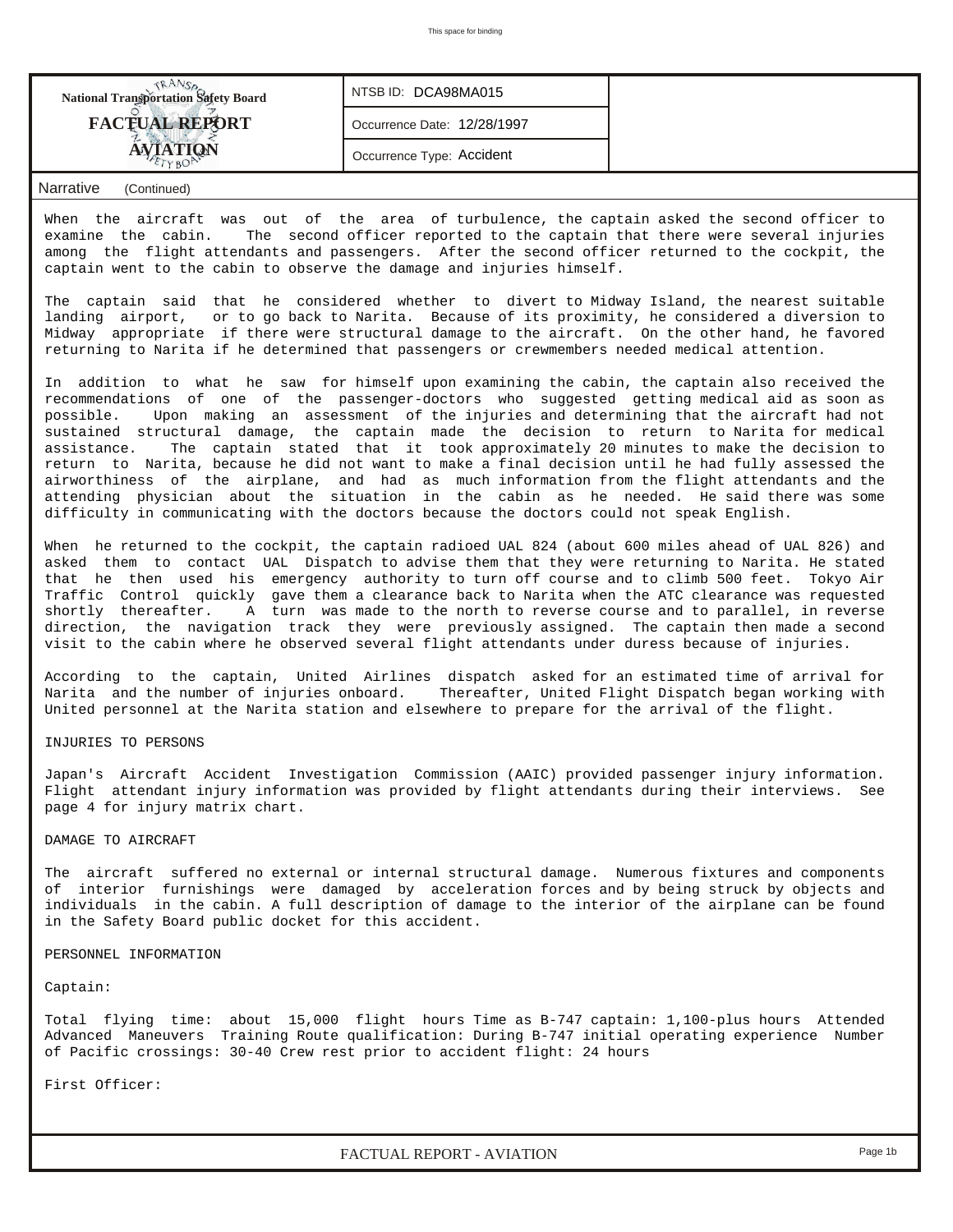| <b>National Transportation Safety Board</b> | NTSB ID: DCA98MA015         |  |
|---------------------------------------------|-----------------------------|--|
| <b>FACTUAL REPORT</b>                       | Occurrence Date: 12/28/1997 |  |
| <b>AVIATION</b>                             | Occurrence Type: Accident   |  |

Total flying time: about 10,000 hours Time as B-747 crewmember: about 1,500 hours Attended Advanced Maneuvers Training Route qualification: During B-747 initial operating experience Number of Pacific crossings: about 35 Crew rest prior to accident flight: 30-plus hours

### Second Officer:

Total flying time: about 3,500 hours pilot flight time, 850 hours second officer flight time Time as B-747 crewmember: 850 hours as B-747 S/O Did not attend Advanced Maneuvers Training Number of Pacific crossings: 10-15 Crew rest prior to accident flight: 30 hours

#### Flight Attendants:

2L Position 2L Initial Training March, 1972 Emergency Procedure Training September, 1997 Position 1L Initial Training July, 1968 Emergency Procedure Training August, 1997 Position 4L Initial Training June, 1970 Emergency Procedure Training September, 1997 Position 3R Initial Training March, 1978 Emergency Procedure Training July, 1997 Position 2L Initial Training May, 1970 Emergency Procedure Training October, 1997 Position 1R Initial Training April, 1970 Emergency Procedure Training May, 1997 Position 5R Initial Training February, 1972 Emergency Procedure Training October, 1997 Position 5L Initial Training June, 1963 Emergency Procedure Training April, 1997 Position 3L Initial Training December, 1989 Emergency Procedure Training May, 1997 Position 3L Initial Training June, 1972 Emergency Procedure Training June, 1997 Position 2R Initial Training March, 1969 Emergency Procedure Training April, 1997 Position 4R Initial Training July, 1968 Emergency Procedure Training July, 1997 Position UD Initial Training February, 1972 Emergency Procedure Training August, 1997 Position 2R Initial Training May, 1969 Emergency Procedure Training September, 1997 Position 4L Initial Training March, 1971 Emergency Procedure Training December, 1996 Position 3R Initial Training July, 1988 Emergency Procedure Training April, 1997

METEOROLOGICAL INFORMATION

Synoptic Situation

The December 28, 1997, 1200Z, Surface Analysis chart issued by the Japan Meteorological Agency showed a low pressure center near 36 degrees north latitude and 158 degrees east longitude, moving east-northeastward at 35 knots. An occluded front stretched from the low southward to about 32 degrees north latitude and 158 degrees east longitude. At this point a cold front extended southward and a warm front extended southeastward.

Upper Air Data

*FACTUAL REPORT - AVIATION Page 1c*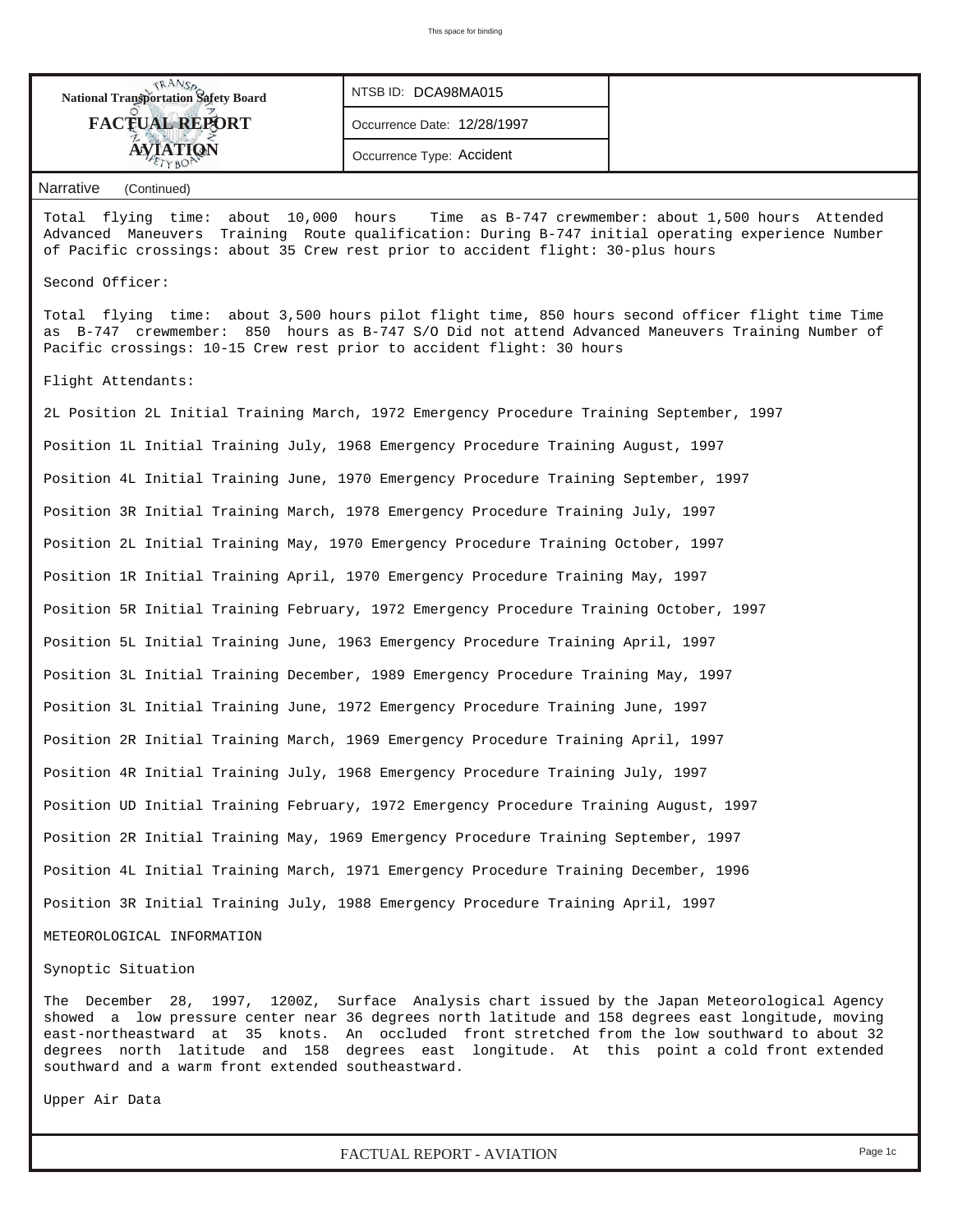| <b>National Transportation Safety Board</b> | NTSB ID: DCA98MA015         |  |
|---------------------------------------------|-----------------------------|--|
| <b>FACTUAL REPORT</b>                       | Occurrence Date: 12/28/1997 |  |
|                                             | Occurrence Type: Accident   |  |
| المستلف والمستحدث<br>$\sim$ $\sim$ $\sim$   |                             |  |

The data showed westerly winds at about 105 knots at 30,000 feet, westerly winds at about 125 knots at 34,000 feet, and westerly winds at about 140 knots at 39,000 feet in the area of the accident. Significant horizontal wind shears were evident in the area of the accident at these altitudes. A vertical wind change [vector] of 25 knots between 30,000 feet and 34,000 feet was calculated for the area of the accident. A maximum value of 39 knots was noted about 115 nautical miles to the east of the accident location. Between 34,000 feet and 38,600 feet a vertical wind change of 18 knots was noted. A maximum value of 39 knots was noted about 245 nautical miles northeast of the accident site.

### In-Flight Weather Advisories

The following SIGMETs were issued by the Japan Meteorological Agency on December 28, 1997: SIGMET 3 issued at 0840Z and valid until at 1240Z: Tokyo Flight Information Region [FIR] moderate to severe turbulence forecast between Flight Level 29,000 feet to Flight Level 35,000 feet moving east-northeast at 15 knots and intensifying. The area encompassed by this SIGMET did not include the accident location. SIGMET 4 issued at 1240Z and valid until 1640Z: Tokyo FIR moderate to severe turbulence forecast between Flight Level 29,000 feet and Flight Level 35,000 feet moving east-northeast at 15 knots no change in intensity. The area encompassed by this SIGMET did not include the accident location.

Pertinent Weather Information Provided to Flight Crew Prior to Departure

Information regarding possible moderate turbulence vicinity 145 degrees east longitude from Flight Level 28,000 feet [FL 280] to FL 380, and 160 degrees east to 170 degrees east longitude from FL 310 to FL 400. Information from SIGMET 3 valid from December 28 at 0840Z to December 28 at 1240Z. SIGMET 3 called for moderate to severe turbulence between Flight Level FL 290 to FL 350. The area encompassed by this SIGMET did not include the accident location. A Significant Weather Chart valid December 28, 1997 at 1200Z issued by the Regional Area Forecast Center [RAFC] Tokyo. Along track 12 the chart showed an area of forecast moderate turbulence the western extent beginning at about 158 degrees east longitude. Along track 12 occasional [1/8 to 4/8 coverage] embedded cumulonimbus activity was forecast starting at about 161 degrees east longitude with tops to 50,000 feet.

The following Pilot Report (PIREP): over 39 degrees north latitude 160 degrees east longitude / time 0908Z / FL 350 /occasional light chop from 158 degrees east longitude to 162 degrees east longitude.

A Vertical Cross Section of weather conditions from Narita to Honolulu (36 degrees north 150 degrees east, to 35 degrees north 160 degrees east, to 33 degrees north 170 degrees east) prepared<br>by the Japan Meteorological Agency. According to United Airlines this information is only According to United Airlines this information is only routinely provided for certain routes. The pilots were provided a vertical cross section for track 11, 120 miles to the north of track 12.

According to Japan Aircraft Accident Investigation Commission research into this incident, the New Tokyo Aviation Weather Service Center (New Tokyo AWSC) of the Japan Meteorological Agency (JMA) is responsible to issue SIGMET information for the Tokyo FIR when:

SIGMET information for turbulence is issued when an aircraft observation is reported and the phenomenon is expected to continue; or the occurrence of severe turbulence is expected by examining weather charts, GMS cloud imagery, etc. SIGMET information for severe turbulence associated with cumulonimbus clouds is issued when a cluster of cumulonimbus clouds covers more than around a square of 100 kilometers by 100 kilometers. SIGMET information for thunderstorms is issued when a cluster of cumulonimbus clouds covers more than around a square of 200 kilometers by 200 kilometers. SIGMETs for thunderstorms do not include references to associated turbulence.

*FACTUAL REPORT - AVIATION Page 1d*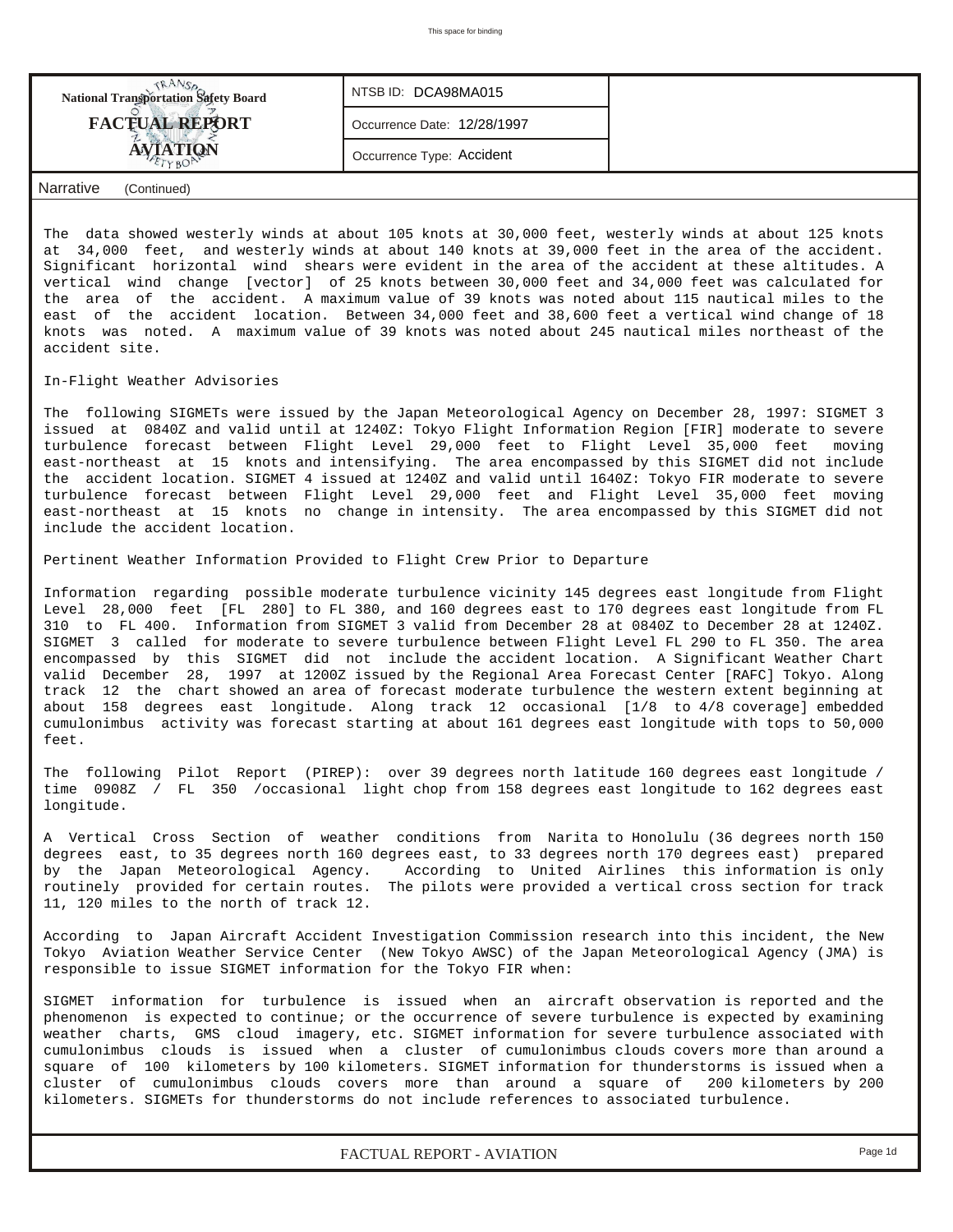| <b>National Transportation Safety Board</b> | NTSB ID: DCA98MA015         |  |
|---------------------------------------------|-----------------------------|--|
| <b>FACTUAL REPORT</b>                       | Occurrence Date: 12/28/1997 |  |
| AVIATION                                    | Occurrence Type: Accident   |  |
| Narrative<br>(Continued)                    |                             |  |

According to Japanese weather personnel, there were no SIGMETs in effect for the time and area of the accident because by examining weather charts, GMS cloud imagery etc, no occurrence of severe Clear Air Turbulence (CAT) was expected around 32 degrees 30 minutes north, 159 degrees east at 1400 UTC on 28 December. Although a cluster of cumulonimbus clouds was observed around the point, its scale was small and it was not expected to develop into a large-scale cluster of cumulonimbus clouds. Meteorological personnel also received the following Routine Air Reports from aircraft at 32 degrees north and 160 degrees east: 1312 UTC NWA 10 FL 350 CODE 0 (Smooth) 1339 UTC NWA 90 FL 350 CODE 1 (Occasional Light) 1351 UTC NWA 22 FL 350 CODE 0 (Smooth) 1502 UTC JAL 72 FL 370 (No Turbulence)

Summary of National Center for Atmospheric Research [NCAR] and Naval Research Laboratory Findings:

Satellite analyses indicated the presence of a rapidly-developing frontal wave system in the 6 hours leading up to the incident, which suggested synoptic and mesoscale circulation. A region of convective storms appeared to be forming to the southwest of this developing wave, just prior to the penetration of this region by the accident aircraft. These cells continued to develop rapidly after the accident, as evident in the satellite data. Convection is at or just below the altitude of the aircraft altitude of FL 310 (9.5 kilometers and approximately -40 degrees C).

Analyses indicated a rapidly deepening frontal wave and cyclonic circulation developed in the 12 hours preceding the accident, which moved as it developed to the east. The model appeared to confirm that a region of convection existed to the southwest of the primary wave, in the vicinity of the accident site. The model indicated a strong jet stream immediately above the flight (60 meters/second from the west) and the development of an extensive region of turbulence kinetic energy (TKE) immediately to the east of the event region. There are indications of mesoscale gravity wave structure in and around the system.

According to NCAR, the turbulence linked to this incident may have been associated with convection reaching up to or just below flight altitude, with a possible encounter within the convective cell, or immediately above it, or adjacent to such a cell.

### FLIGHT RECORDERS

The 30-minute cockpit voice recorder magnetic tape recorded the last thirty minutes of nonpertinent cockpit conversation prior to engine shutdown after landing at Narita.

The flight data recorder, a Sundstrand Data Control model, indicated that while the aircraft was cruising at flight level 310, it experienced a positive 1.814 G vertical acceleration excursion. Six seconds later, the aircraft sustained a negative 0.824 G vertical acceleration. The aircraft subsequently rolled approximately 18 degrees right wing down and recovered to wings level flight shortly thereafter. During these events, altitude excursions were nominal. A full description of flight recorder information can be found in the Safety Board public docket for this accident.

# SURVIVAL ASPECTS

According to the AAIC, none of the passengers who sustained fatal or serious injuries were wearing their seat belts at the time of the accident. The passenger who sustained fatal injuries was seated at 46F. During postmortem examination, an autopsy was not conducted. A medical officer, assigned by the JAAIC, examined the postmortem examination documents and believed that the victim probably suffered a fatal cervical spinal injury. The AAIC interviewed a passenger in seat 46G seated next to the female passenger who sustained fatal injuries in seat 46F. He stated the following: She was seated with her seat belt unfastened. She was lifted up from the seat by the third severe negative G, and possibly forcefully hit her head into the ceiling panel over the right side aisle or into the 46 G luggage bin cover frame. He was seated in seat 46G without his seatbelt fastened and only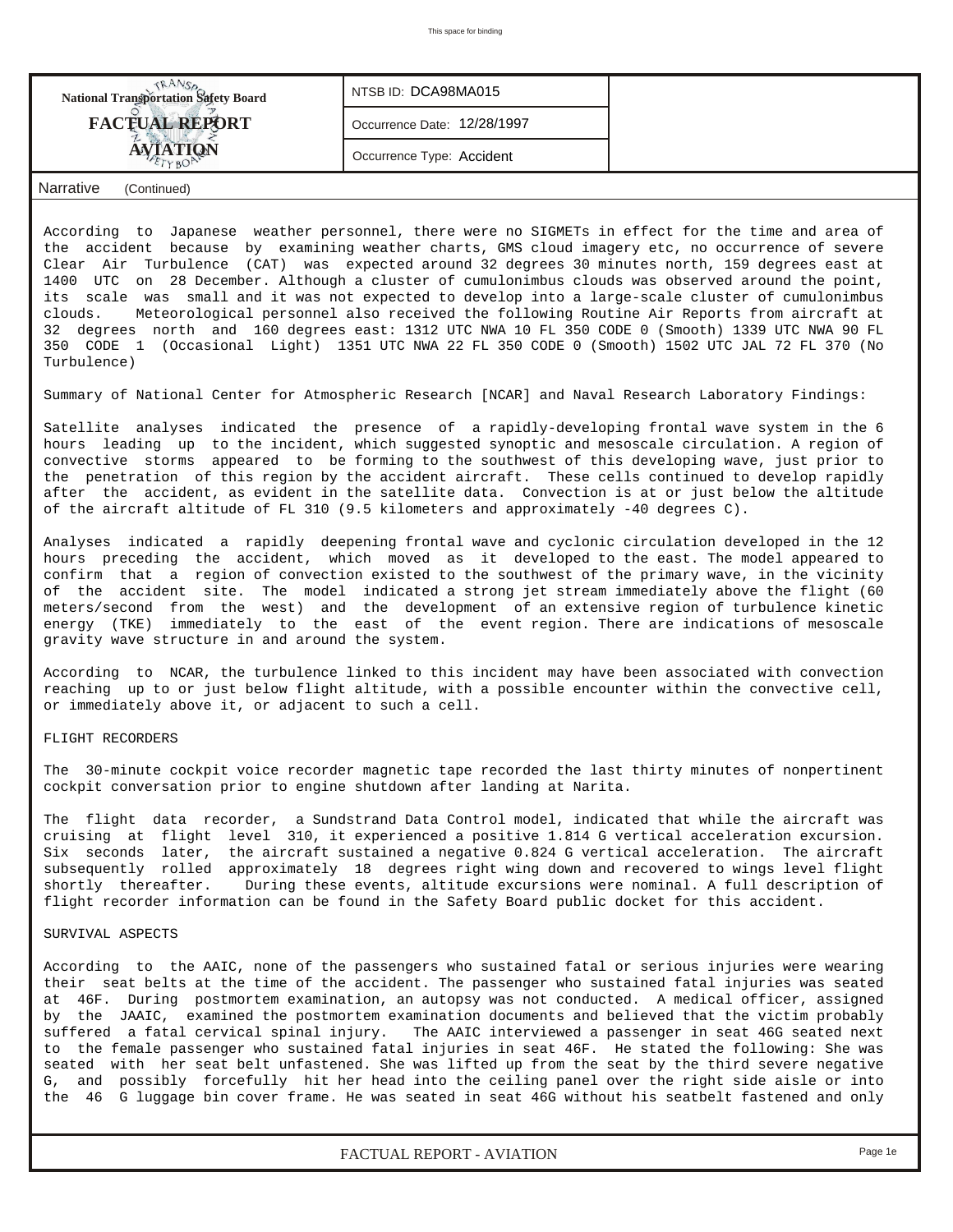| <b>National Transportation Safety Board</b> | NTSB ID: DCA98MA015         |  |
|---------------------------------------------|-----------------------------|--|
| <b>FACTUAL REPORT</b>                       | Occurrence Date: 12/28/1997 |  |
|                                             | Occurrence Type: Accident   |  |

remembered that the fatally injured passenger was lifted up over him. She fell down to the aisle between seats 44J and 45H. (See footnote 3) A full description of passenger injuries can be found in the Safety Board public docket for this accident.

The pre-departure video briefing included a statement (in English, with Japanese subtitles) that passengers should keep their seatbelts fastened while seated.

### TESTS AND RESEARCH

Some flight attendant statements indicate that the chime feature associated with the illumination of the seat belt was operative prior to the turbulence encounter; however, some passenger statements indicate that the chime was not heard. An examination of maintenance records revealed no anomalies with the chime on the flight segments leading up to the incident flight.

After the airplane was ferried to the United States, a teardown and further testing of components of the Collins Aircraft Passenger Address Amplifier (PA #1) revealed a failed photoelectric cell (Photoswitch RP11 (Lamp)) within the unit. This failed component did not allow the low chime to operate.

Investigation could not determine if the low chime failed during the incident flight (prior to or following the turbulence encounter) or during the ferry flight from NRT after the incident, while the aircraft was sitting in storage (see footnote 4), or at the time the aircraft was powered up for the purposes of post-accident testing at the storage site.

# ORGANIZATIONAL AND MANAGEMENT INFORMATION

Following the accident, United Airlines issued Flight Safety Information Bulletin 98-1, titled "Turbulence Encounter and Passenger Fatality." This bulletin described the circumstances of the accident, commended the crew for conscientiously discharging its duties and also reiterated the importance of effective communication between pilots and flight attendants. Shortly after the accident, United Airlines took measures to reinforce its policy of encouraging passengers to wear seat belts whenever seated and regardless of whether the seat belt sign is illuminated.

## Footnotes:

1 When asked to define "wave activity", the captain said that when flying straight and level, the aircraft started to rise or descend (oscillate) about 50 feet. He stated that in his experience this is often a precursor to turbulence.

2 Navigation tracks are over ocean routes that are assigned to flights to separate them from other overwater aircraft in a non-radar environment. Aircraft report to oceanic air traffic control facilities at fixed reporting points, thus notifying these facilities of their flight progress.

3 The location of blood stains indicate that the passenger may have actually fallen between seats 45F and 45G.

4 Prior to this accident the airplane was scheduled to be sold to a salvage company to be disassembled for its scrap metal value. This sale was to occur approximately one month following the date of the accident. United Airlines decided to place it into salvage storage following the ferry flight from Narita to the United States, rather than repair the interior damage to the cabin.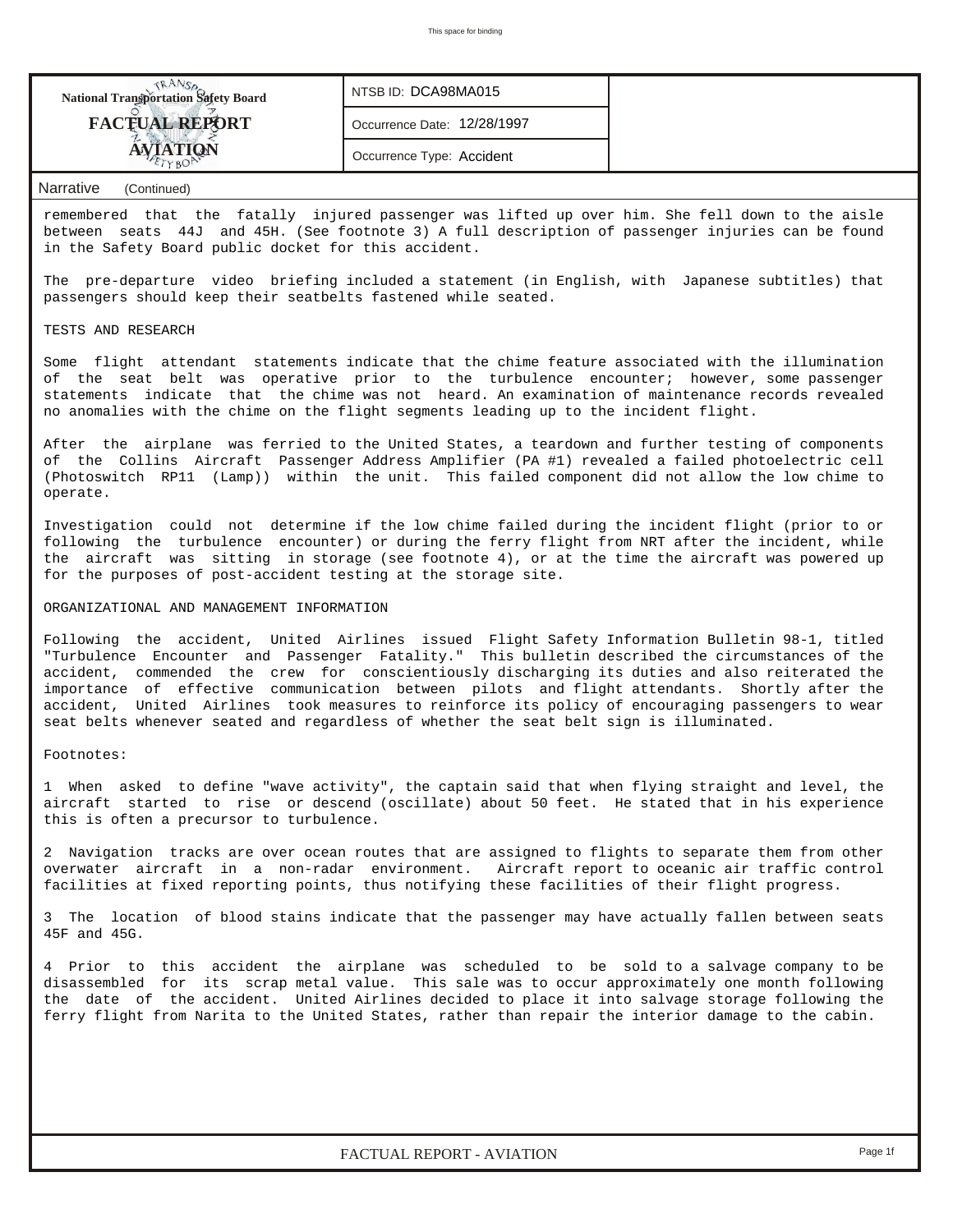| TRANSA<br>NTSB ID: DCA98MA015<br>National Transportation Safety Board        |                                                                                 |                                                 |                         |                           |  |                            |                                      |              |                     |                      |          |              |
|------------------------------------------------------------------------------|---------------------------------------------------------------------------------|-------------------------------------------------|-------------------------|---------------------------|--|----------------------------|--------------------------------------|--------------|---------------------|----------------------|----------|--------------|
| FACTUAL REPORT                                                               |                                                                                 |                                                 |                         |                           |  |                            |                                      |              |                     |                      |          |              |
| <b>AVIATION</b>                                                              |                                                                                 | Occurrence Type: Accident                       |                         |                           |  |                            |                                      |              |                     |                      |          |              |
| Landing Facility/Approach Information                                        |                                                                                 |                                                 |                         |                           |  |                            |                                      |              |                     |                      |          |              |
| <b>Airport Name</b>                                                          |                                                                                 |                                                 | Airport ID:             | <b>Airport Elevation</b>  |  |                            | Runway Used                          |              | Runway Length       |                      |          | Runway Width |
| 0<br>Ft. MSL                                                                 |                                                                                 |                                                 |                         |                           |  |                            |                                      |              |                     |                      |          |              |
| Runway Surface Type:                                                         |                                                                                 |                                                 |                         |                           |  |                            |                                      |              |                     |                      |          |              |
| Runway Surface Condition:                                                    |                                                                                 |                                                 |                         |                           |  |                            |                                      |              |                     |                      |          |              |
| Type Instrument Approach: NONE                                               |                                                                                 |                                                 |                         |                           |  |                            |                                      |              |                     |                      |          |              |
| VFR Approach/Landing:                                                        |                                                                                 |                                                 |                         |                           |  |                            |                                      |              |                     |                      |          |              |
| Aircraft Information                                                         |                                                                                 |                                                 |                         |                           |  |                            |                                      |              |                     |                      |          |              |
| Aircraft Manufacturer<br>Boeing                                              |                                                                                 |                                                 | Model/Series<br>747-122 |                           |  |                            |                                      |              |                     | <b>Serial Number</b> |          |              |
| Airworthiness Certificate(s): Transport                                      |                                                                                 |                                                 |                         |                           |  |                            |                                      |              |                     |                      |          |              |
| Landing Gear Type: Retractable - Tricycle                                    |                                                                                 |                                                 |                         |                           |  |                            |                                      |              |                     |                      |          |              |
| Homebuilt Aircraft? No                                                       | Certified Max Gross Wt.<br>Number of Engines:<br>Number of Seats:<br><b>LBS</b> |                                                 |                         |                           |  |                            |                                      |              |                     |                      |          |              |
| Engine Type:<br>Unknown                                                      | Engine Manufacturer:<br>Model/Series:                                           |                                                 |                         |                           |  |                            |                                      | Rated Power: |                     |                      |          |              |
| - Aircraft Inspection Information                                            |                                                                                 |                                                 |                         |                           |  |                            |                                      |              |                     |                      |          |              |
| Type of Last Inspection                                                      |                                                                                 |                                                 | Date of Last Inspection |                           |  | Time Since Last Inspection |                                      |              | Airframe Total Time |                      |          |              |
| Unknown                                                                      |                                                                                 |                                                 | Hours                   |                           |  |                            |                                      |              |                     | Hours                |          |              |
| - Emergency Locator Transmitter (ELT) Information                            |                                                                                 |                                                 |                         |                           |  |                            |                                      |              |                     |                      |          |              |
| ELT Installed? No                                                            | <b>ELT Operated?</b>                                                            |                                                 |                         |                           |  |                            | ELT Aided in Locating Accident Site? |              |                     |                      |          |              |
| Owner/Operator Information                                                   |                                                                                 |                                                 |                         |                           |  |                            |                                      |              |                     |                      |          |              |
| Registered Aircraft Owner                                                    |                                                                                 | <b>Street Address</b><br>1200 E. ALGONQUIN ROAD |                         |                           |  |                            |                                      |              |                     |                      |          |              |
| UNITED AIRLINES, INC.                                                        |                                                                                 | City                                            |                         |                           |  |                            |                                      |              | <b>State</b>        |                      | Zip Code |              |
|                                                                              | <b>ELK GROVE TWP</b><br>60007<br>IL<br><b>Street Address</b>                    |                                                 |                         |                           |  |                            |                                      |              |                     |                      |          |              |
| Operator of Aircraft                                                         |                                                                                 | Same as Reg'd Aircraft Owner                    |                         |                           |  |                            |                                      |              |                     |                      |          |              |
| Same as Reg'd Aircraft Owner                                                 |                                                                                 | City                                            |                         |                           |  |                            |                                      | <b>State</b> |                     | Zip Code             |          |              |
| <b>Operator Does Business As:</b>                                            |                                                                                 |                                                 |                         |                           |  |                            | Operator Designator Code: UALA       |              |                     |                      |          |              |
| - Type of U.S. Certificate(s) Held:                                          |                                                                                 |                                                 |                         |                           |  |                            |                                      |              |                     |                      |          |              |
| Air Carrier Operating Certificate(s): Flag Carrier/Domestic                  |                                                                                 |                                                 |                         |                           |  |                            |                                      |              |                     |                      |          |              |
| Operating Certificate:                                                       |                                                                                 |                                                 |                         | Operator Certificate:     |  |                            |                                      |              |                     |                      |          |              |
| Regulation Flight Conducted Under: Part 121: Air Carrier                     |                                                                                 |                                                 |                         |                           |  |                            |                                      |              |                     |                      |          |              |
| Type of Flight Operation Conducted: Scheduled; International; Passenger Only |                                                                                 |                                                 |                         |                           |  |                            |                                      |              |                     |                      |          |              |
|                                                                              |                                                                                 |                                                 |                         | FACTUAL REPORT - AVIATION |  |                            |                                      |              |                     |                      |          | Page 2       |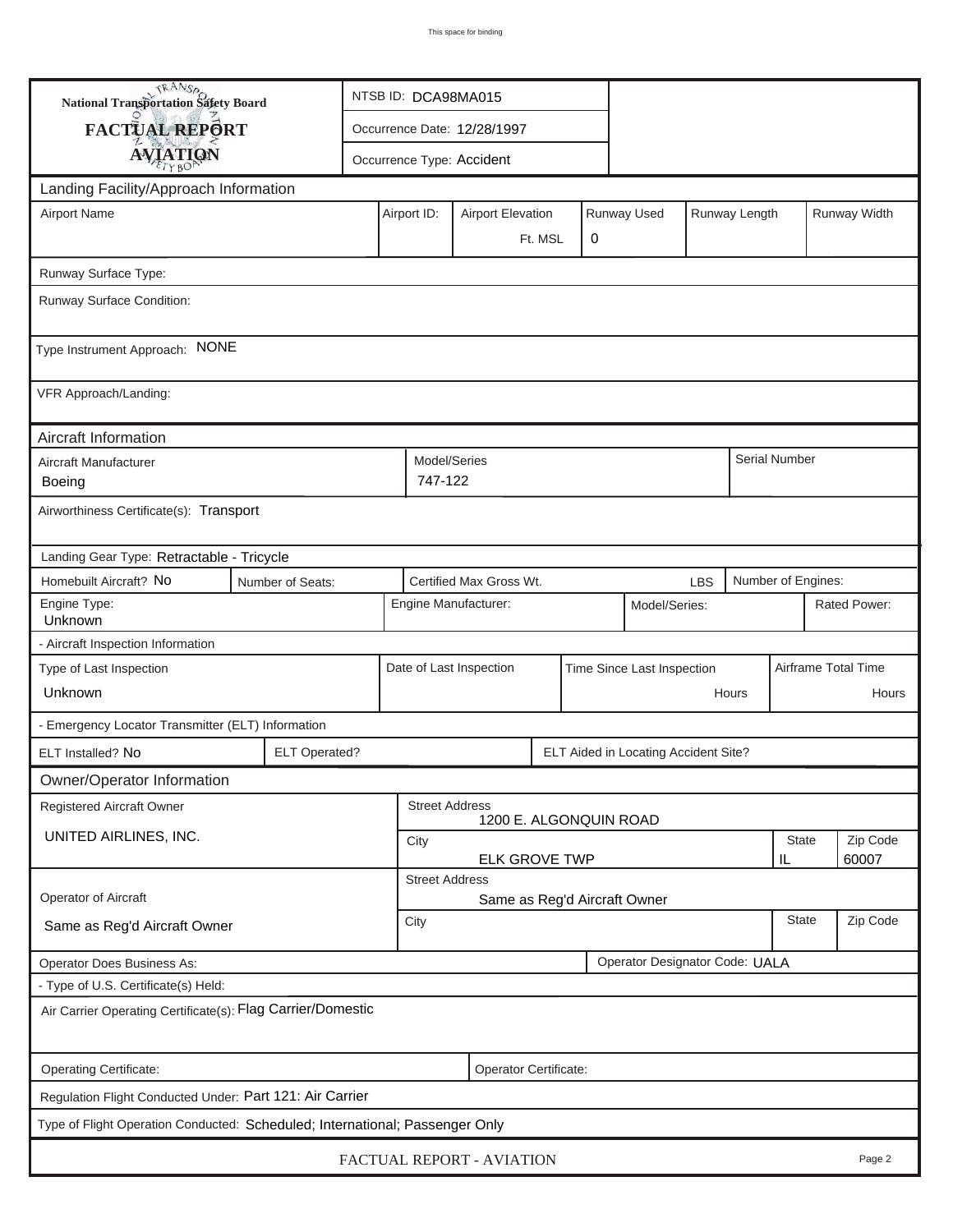|                                                                                              | <b>National Transportation Safety Board</b>   |         |           |                               | NTSB ID: DCA98MA015 |       |              |                          |            |                                        |  |            |                   |           |
|----------------------------------------------------------------------------------------------|-----------------------------------------------|---------|-----------|-------------------------------|---------------------|-------|--------------|--------------------------|------------|----------------------------------------|--|------------|-------------------|-----------|
|                                                                                              | FACTUAL REPORT<br>Occurrence Date: 12/28/1997 |         |           |                               |                     |       |              |                          |            |                                        |  |            |                   |           |
|                                                                                              | <b>AVIATION</b><br>Occurrence Type: Accident  |         |           |                               |                     |       |              |                          |            |                                        |  |            |                   |           |
|                                                                                              |                                               |         |           |                               |                     |       |              |                          |            |                                        |  |            |                   |           |
| <b>First Pilot Information</b>                                                               |                                               |         |           |                               |                     |       |              |                          |            |                                        |  |            |                   |           |
|                                                                                              | City<br><b>State</b><br>Date of Birth<br>Name |         |           |                               |                     |       |              |                          |            |                                        |  | Age        |                   |           |
|                                                                                              |                                               |         |           |                               |                     |       |              |                          |            |                                        |  |            |                   |           |
| Principal Profession: Civilian Pilot<br>Sex: M<br>Seat Occupied: Left<br>Certificate Number: |                                               |         |           |                               |                     |       |              |                          |            |                                        |  |            |                   |           |
| Airline Transport<br>Certificate(s):                                                         |                                               |         |           |                               |                     |       |              |                          |            |                                        |  |            |                   |           |
|                                                                                              |                                               |         |           |                               |                     |       |              |                          |            |                                        |  |            |                   |           |
| Airplane Rating(s):<br>Multi-engine Land                                                     |                                               |         |           |                               |                     |       |              |                          |            |                                        |  |            |                   |           |
| Rotorcraft/Glider/LTA: None                                                                  |                                               |         |           |                               |                     |       |              |                          |            |                                        |  |            |                   |           |
| Instrument Rating(s): Airplane                                                               |                                               |         |           |                               |                     |       |              |                          |            |                                        |  |            |                   |           |
|                                                                                              |                                               |         |           |                               |                     |       |              |                          |            |                                        |  |            |                   |           |
| Instructor Rating(s):                                                                        | None                                          |         |           |                               |                     |       |              |                          |            |                                        |  |            |                   |           |
|                                                                                              |                                               |         |           |                               |                     |       |              |                          |            |                                        |  |            |                   |           |
| Type Rating/Endorsement for Accident/Incident Aircraft? Yes                                  |                                               |         |           |                               |                     |       |              |                          |            | <b>Current Biennial Flight Review?</b> |  |            |                   |           |
| Medical Cert.: Unknown                                                                       |                                               |         |           | Medical Cert. Status: Unknown |                     |       |              |                          |            | Date of Last Medical Exam:             |  |            |                   |           |
|                                                                                              |                                               |         |           |                               |                     |       |              |                          |            |                                        |  |            |                   |           |
|                                                                                              |                                               | All A/C | This Make | Airplane                      | Airplane            |       |              |                          | Instrument |                                        |  |            |                   | Lighter   |
| <b>Flight Time Matrix</b>                                                                    |                                               |         | and Model | Single Engine                 | Mult-Engine         | Night |              | Actual                   |            | Simulated                              |  | Rotorcraft | Glider            | Than Air  |
| <b>Total Time</b>                                                                            |                                               | 10000   | 1500      |                               |                     |       |              |                          |            |                                        |  |            |                   |           |
| Pilot In Command(PIC)<br>Instructor                                                          |                                               |         |           |                               |                     |       |              |                          |            |                                        |  |            |                   |           |
| Last 90 Days                                                                                 |                                               |         |           |                               |                     |       |              |                          |            |                                        |  |            |                   |           |
| Last 30 Days                                                                                 |                                               |         |           |                               |                     |       |              |                          |            |                                        |  |            |                   |           |
| Last 24 Hours                                                                                |                                               |         |           |                               |                     |       |              |                          |            |                                        |  |            |                   |           |
| Seatbelt Used? Yes                                                                           |                                               |         |           | Shoulder Harness Used? No     |                     |       |              | Toxicology Performed? No |            |                                        |  |            | Second Pilot? Yes |           |
|                                                                                              |                                               |         |           |                               |                     |       |              |                          |            |                                        |  |            |                   |           |
| Flight Plan/Itinerary                                                                        |                                               |         |           |                               |                     |       |              |                          |            |                                        |  |            |                   |           |
| Type of Flight Plan Filed: IFR                                                               |                                               |         |           |                               |                     |       |              |                          |            |                                        |  |            |                   |           |
| Departure Point                                                                              |                                               |         |           |                               |                     |       | <b>State</b> |                          |            | Airport Identifier                     |  |            | Departure Time    | Time Zone |
|                                                                                              |                                               |         |           |                               |                     |       |              |                          |            |                                        |  |            |                   |           |
| <b>NRT</b><br>1200<br><b>NARITA</b>                                                          |                                               |         |           |                               |                     |       |              |                          |            |                                        |  |            |                   |           |
| Destination                                                                                  |                                               |         |           |                               |                     |       |              | State                    |            | Airport Identifier                     |  |            |                   |           |
|                                                                                              | <b>HONOLULU</b><br>HI<br><b>HNL</b>           |         |           |                               |                     |       |              |                          |            |                                        |  |            |                   |           |
| Type of Clearance: IFR                                                                       |                                               |         |           |                               |                     |       |              |                          |            |                                        |  |            |                   |           |
| Type of Airspace:                                                                            |                                               |         |           |                               |                     |       |              |                          |            |                                        |  |            |                   |           |
| Weather Information                                                                          |                                               |         |           |                               |                     |       |              |                          |            |                                        |  |            |                   |           |
|                                                                                              |                                               |         |           |                               |                     |       |              |                          |            |                                        |  |            |                   |           |
| Source of Briefing:                                                                          | Company                                       |         |           |                               |                     |       |              |                          |            |                                        |  |            |                   |           |
|                                                                                              |                                               |         |           |                               |                     |       |              |                          |            |                                        |  |            |                   |           |
| Method of Briefing:                                                                          |                                               |         |           |                               |                     |       |              |                          |            |                                        |  |            |                   |           |
|                                                                                              |                                               |         |           | FACTUAL REPORT - AVIATION     |                     |       |              |                          |            |                                        |  |            |                   | Page 3    |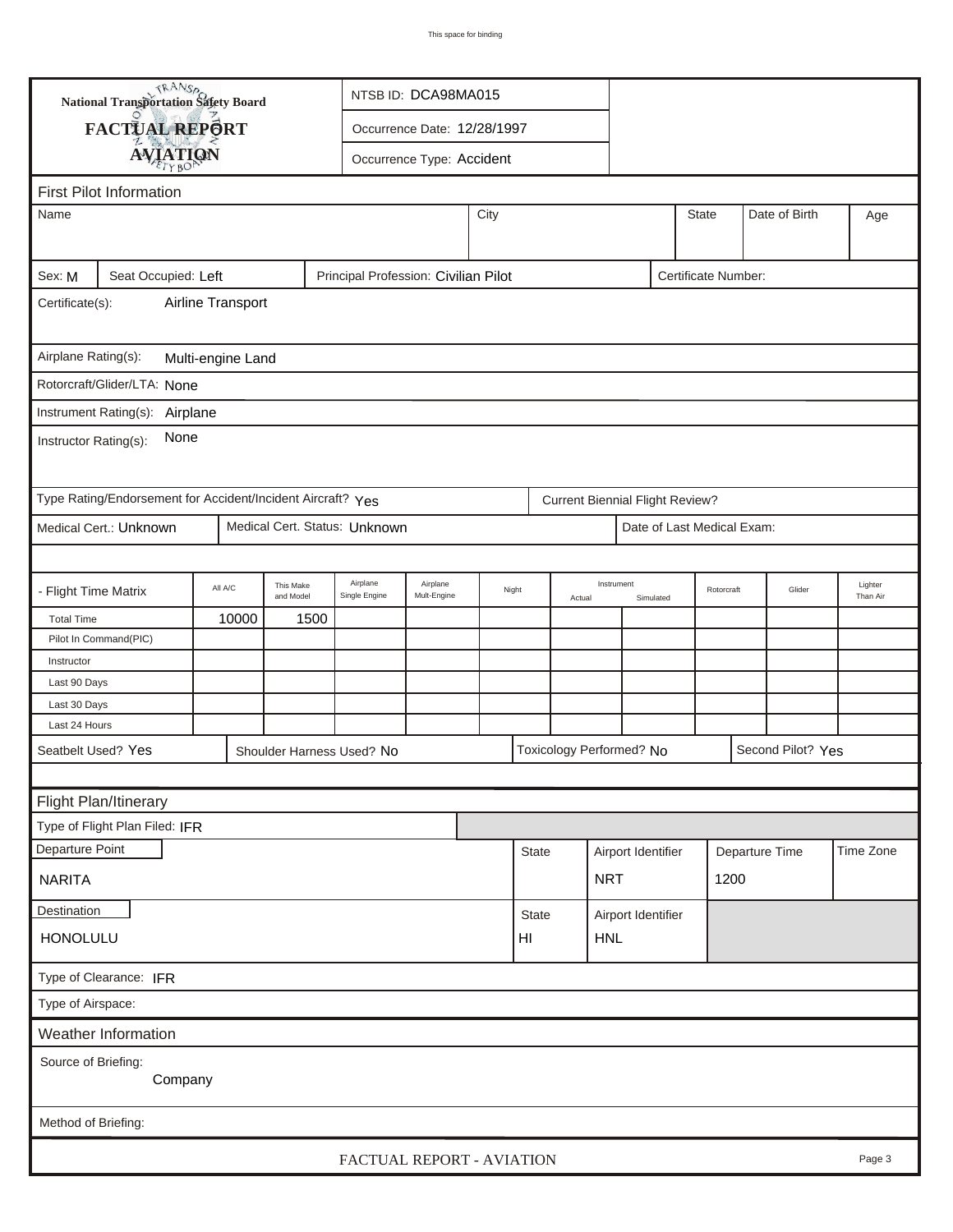| FACTUAL REPORT<br>Occurrence Date: 12/28/1997<br><b>AVIATION</b><br>Occurrence Type: Accident<br>Weather Information<br>WOF ID<br><b>Observation Time</b><br>Time Zone<br><b>WOF Elevation</b><br>WOF Distance From Accident Site<br>Direction From Accident Site<br>Ft. MSL<br><b>NM</b><br>Sky/Lowest Cloud Condition: Unknown<br>Ft. AGL<br>Condition of Light: Night/Bright<br>Ft. AGL<br>Lowest Ceiling: Unknown<br>Visibility:<br><b>SM</b><br>Altimeter:<br>$^{\circ}$ C<br>Dew Point:<br>$^\circ\mathrm{C}$<br>Wind Direction:<br>Temperature:<br>Density Altitude:<br>Wind Speed:<br>Gusts:<br>Weather Condtions at Accident Site: Visual Conditions<br>Visibility (RVR):<br>Visibility (RVV)<br>Ft.<br><b>SM</b><br>Intensity of Precipitation:<br>Restrictions to Visibility:<br>Type of Precipitation:<br>Accident Information<br>Aircraft Damage: Minor<br>Aircraft Fire: None<br>Aircraft Explosion None<br>Classification: U.S. Registered/U.S. Soil<br><b>TOTAL</b><br>- Injury Summary Matrix<br>Fatal<br>Serious<br>Minor<br>None<br><b>First Pilot</b><br>1<br>1<br>Second Pilot<br>1<br><b>Student Pilot</b><br>Flight Instructor<br>Check Pilot<br>$\mathbf{1}$<br>1<br><b>Flight Engineer</b><br>$\overline{3}$<br>3<br>10<br>16<br>Cabin Attendants<br>Other Crew<br>15<br>1<br>161<br>197<br>Passengers<br>374<br>- TOTAL ABOARD -<br>$\mathbf{1}$<br>18<br>171<br>203<br>393 | <b>National Transportation Safety Board</b> |   |  | NTSB ID: DCA98MA015       |   |  |   |  |  |     |  |        |
|-------------------------------------------------------------------------------------------------------------------------------------------------------------------------------------------------------------------------------------------------------------------------------------------------------------------------------------------------------------------------------------------------------------------------------------------------------------------------------------------------------------------------------------------------------------------------------------------------------------------------------------------------------------------------------------------------------------------------------------------------------------------------------------------------------------------------------------------------------------------------------------------------------------------------------------------------------------------------------------------------------------------------------------------------------------------------------------------------------------------------------------------------------------------------------------------------------------------------------------------------------------------------------------------------------------------------------------------------------------------------------------------------------|---------------------------------------------|---|--|---------------------------|---|--|---|--|--|-----|--|--------|
|                                                                                                                                                                                                                                                                                                                                                                                                                                                                                                                                                                                                                                                                                                                                                                                                                                                                                                                                                                                                                                                                                                                                                                                                                                                                                                                                                                                                       |                                             |   |  |                           |   |  |   |  |  |     |  |        |
|                                                                                                                                                                                                                                                                                                                                                                                                                                                                                                                                                                                                                                                                                                                                                                                                                                                                                                                                                                                                                                                                                                                                                                                                                                                                                                                                                                                                       |                                             |   |  |                           |   |  |   |  |  |     |  |        |
|                                                                                                                                                                                                                                                                                                                                                                                                                                                                                                                                                                                                                                                                                                                                                                                                                                                                                                                                                                                                                                                                                                                                                                                                                                                                                                                                                                                                       |                                             |   |  |                           |   |  |   |  |  |     |  |        |
|                                                                                                                                                                                                                                                                                                                                                                                                                                                                                                                                                                                                                                                                                                                                                                                                                                                                                                                                                                                                                                                                                                                                                                                                                                                                                                                                                                                                       |                                             |   |  |                           |   |  |   |  |  |     |  |        |
|                                                                                                                                                                                                                                                                                                                                                                                                                                                                                                                                                                                                                                                                                                                                                                                                                                                                                                                                                                                                                                                                                                                                                                                                                                                                                                                                                                                                       |                                             |   |  |                           |   |  |   |  |  |     |  |        |
|                                                                                                                                                                                                                                                                                                                                                                                                                                                                                                                                                                                                                                                                                                                                                                                                                                                                                                                                                                                                                                                                                                                                                                                                                                                                                                                                                                                                       | Deg. Mag.                                   |   |  |                           |   |  |   |  |  |     |  |        |
|                                                                                                                                                                                                                                                                                                                                                                                                                                                                                                                                                                                                                                                                                                                                                                                                                                                                                                                                                                                                                                                                                                                                                                                                                                                                                                                                                                                                       |                                             |   |  |                           |   |  |   |  |  |     |  |        |
|                                                                                                                                                                                                                                                                                                                                                                                                                                                                                                                                                                                                                                                                                                                                                                                                                                                                                                                                                                                                                                                                                                                                                                                                                                                                                                                                                                                                       |                                             |   |  |                           |   |  |   |  |  | "Hg |  |        |
|                                                                                                                                                                                                                                                                                                                                                                                                                                                                                                                                                                                                                                                                                                                                                                                                                                                                                                                                                                                                                                                                                                                                                                                                                                                                                                                                                                                                       |                                             |   |  |                           |   |  |   |  |  |     |  | Ft.    |
|                                                                                                                                                                                                                                                                                                                                                                                                                                                                                                                                                                                                                                                                                                                                                                                                                                                                                                                                                                                                                                                                                                                                                                                                                                                                                                                                                                                                       |                                             |   |  |                           |   |  |   |  |  |     |  |        |
|                                                                                                                                                                                                                                                                                                                                                                                                                                                                                                                                                                                                                                                                                                                                                                                                                                                                                                                                                                                                                                                                                                                                                                                                                                                                                                                                                                                                       |                                             |   |  |                           |   |  |   |  |  |     |  |        |
|                                                                                                                                                                                                                                                                                                                                                                                                                                                                                                                                                                                                                                                                                                                                                                                                                                                                                                                                                                                                                                                                                                                                                                                                                                                                                                                                                                                                       |                                             |   |  |                           |   |  |   |  |  |     |  |        |
|                                                                                                                                                                                                                                                                                                                                                                                                                                                                                                                                                                                                                                                                                                                                                                                                                                                                                                                                                                                                                                                                                                                                                                                                                                                                                                                                                                                                       |                                             |   |  |                           |   |  |   |  |  |     |  |        |
|                                                                                                                                                                                                                                                                                                                                                                                                                                                                                                                                                                                                                                                                                                                                                                                                                                                                                                                                                                                                                                                                                                                                                                                                                                                                                                                                                                                                       |                                             |   |  |                           |   |  |   |  |  |     |  |        |
|                                                                                                                                                                                                                                                                                                                                                                                                                                                                                                                                                                                                                                                                                                                                                                                                                                                                                                                                                                                                                                                                                                                                                                                                                                                                                                                                                                                                       |                                             |   |  |                           |   |  |   |  |  |     |  |        |
|                                                                                                                                                                                                                                                                                                                                                                                                                                                                                                                                                                                                                                                                                                                                                                                                                                                                                                                                                                                                                                                                                                                                                                                                                                                                                                                                                                                                       |                                             |   |  |                           |   |  |   |  |  |     |  |        |
|                                                                                                                                                                                                                                                                                                                                                                                                                                                                                                                                                                                                                                                                                                                                                                                                                                                                                                                                                                                                                                                                                                                                                                                                                                                                                                                                                                                                       |                                             |   |  |                           |   |  |   |  |  |     |  |        |
|                                                                                                                                                                                                                                                                                                                                                                                                                                                                                                                                                                                                                                                                                                                                                                                                                                                                                                                                                                                                                                                                                                                                                                                                                                                                                                                                                                                                       |                                             |   |  |                           |   |  |   |  |  |     |  |        |
|                                                                                                                                                                                                                                                                                                                                                                                                                                                                                                                                                                                                                                                                                                                                                                                                                                                                                                                                                                                                                                                                                                                                                                                                                                                                                                                                                                                                       |                                             |   |  |                           |   |  |   |  |  |     |  |        |
|                                                                                                                                                                                                                                                                                                                                                                                                                                                                                                                                                                                                                                                                                                                                                                                                                                                                                                                                                                                                                                                                                                                                                                                                                                                                                                                                                                                                       |                                             |   |  |                           |   |  |   |  |  |     |  |        |
|                                                                                                                                                                                                                                                                                                                                                                                                                                                                                                                                                                                                                                                                                                                                                                                                                                                                                                                                                                                                                                                                                                                                                                                                                                                                                                                                                                                                       |                                             |   |  |                           |   |  |   |  |  |     |  |        |
|                                                                                                                                                                                                                                                                                                                                                                                                                                                                                                                                                                                                                                                                                                                                                                                                                                                                                                                                                                                                                                                                                                                                                                                                                                                                                                                                                                                                       |                                             |   |  |                           |   |  |   |  |  |     |  |        |
|                                                                                                                                                                                                                                                                                                                                                                                                                                                                                                                                                                                                                                                                                                                                                                                                                                                                                                                                                                                                                                                                                                                                                                                                                                                                                                                                                                                                       |                                             |   |  |                           |   |  |   |  |  |     |  |        |
|                                                                                                                                                                                                                                                                                                                                                                                                                                                                                                                                                                                                                                                                                                                                                                                                                                                                                                                                                                                                                                                                                                                                                                                                                                                                                                                                                                                                       |                                             |   |  |                           |   |  |   |  |  |     |  |        |
|                                                                                                                                                                                                                                                                                                                                                                                                                                                                                                                                                                                                                                                                                                                                                                                                                                                                                                                                                                                                                                                                                                                                                                                                                                                                                                                                                                                                       |                                             |   |  |                           |   |  |   |  |  |     |  |        |
|                                                                                                                                                                                                                                                                                                                                                                                                                                                                                                                                                                                                                                                                                                                                                                                                                                                                                                                                                                                                                                                                                                                                                                                                                                                                                                                                                                                                       |                                             |   |  |                           |   |  |   |  |  |     |  |        |
|                                                                                                                                                                                                                                                                                                                                                                                                                                                                                                                                                                                                                                                                                                                                                                                                                                                                                                                                                                                                                                                                                                                                                                                                                                                                                                                                                                                                       |                                             |   |  |                           |   |  |   |  |  |     |  |        |
|                                                                                                                                                                                                                                                                                                                                                                                                                                                                                                                                                                                                                                                                                                                                                                                                                                                                                                                                                                                                                                                                                                                                                                                                                                                                                                                                                                                                       |                                             |   |  |                           |   |  |   |  |  |     |  |        |
|                                                                                                                                                                                                                                                                                                                                                                                                                                                                                                                                                                                                                                                                                                                                                                                                                                                                                                                                                                                                                                                                                                                                                                                                                                                                                                                                                                                                       |                                             |   |  |                           |   |  |   |  |  |     |  |        |
| Other Ground<br>$\mathbf 0$                                                                                                                                                                                                                                                                                                                                                                                                                                                                                                                                                                                                                                                                                                                                                                                                                                                                                                                                                                                                                                                                                                                                                                                                                                                                                                                                                                           |                                             | 0 |  |                           | 0 |  | 0 |  |  |     |  |        |
| - GRAND TOTAL -<br>18<br>$\mathbf{1}$<br>171<br>203<br>393                                                                                                                                                                                                                                                                                                                                                                                                                                                                                                                                                                                                                                                                                                                                                                                                                                                                                                                                                                                                                                                                                                                                                                                                                                                                                                                                            |                                             |   |  |                           |   |  |   |  |  |     |  |        |
|                                                                                                                                                                                                                                                                                                                                                                                                                                                                                                                                                                                                                                                                                                                                                                                                                                                                                                                                                                                                                                                                                                                                                                                                                                                                                                                                                                                                       |                                             |   |  | FACTUAL REPORT - AVIATION |   |  |   |  |  |     |  | Page 4 |